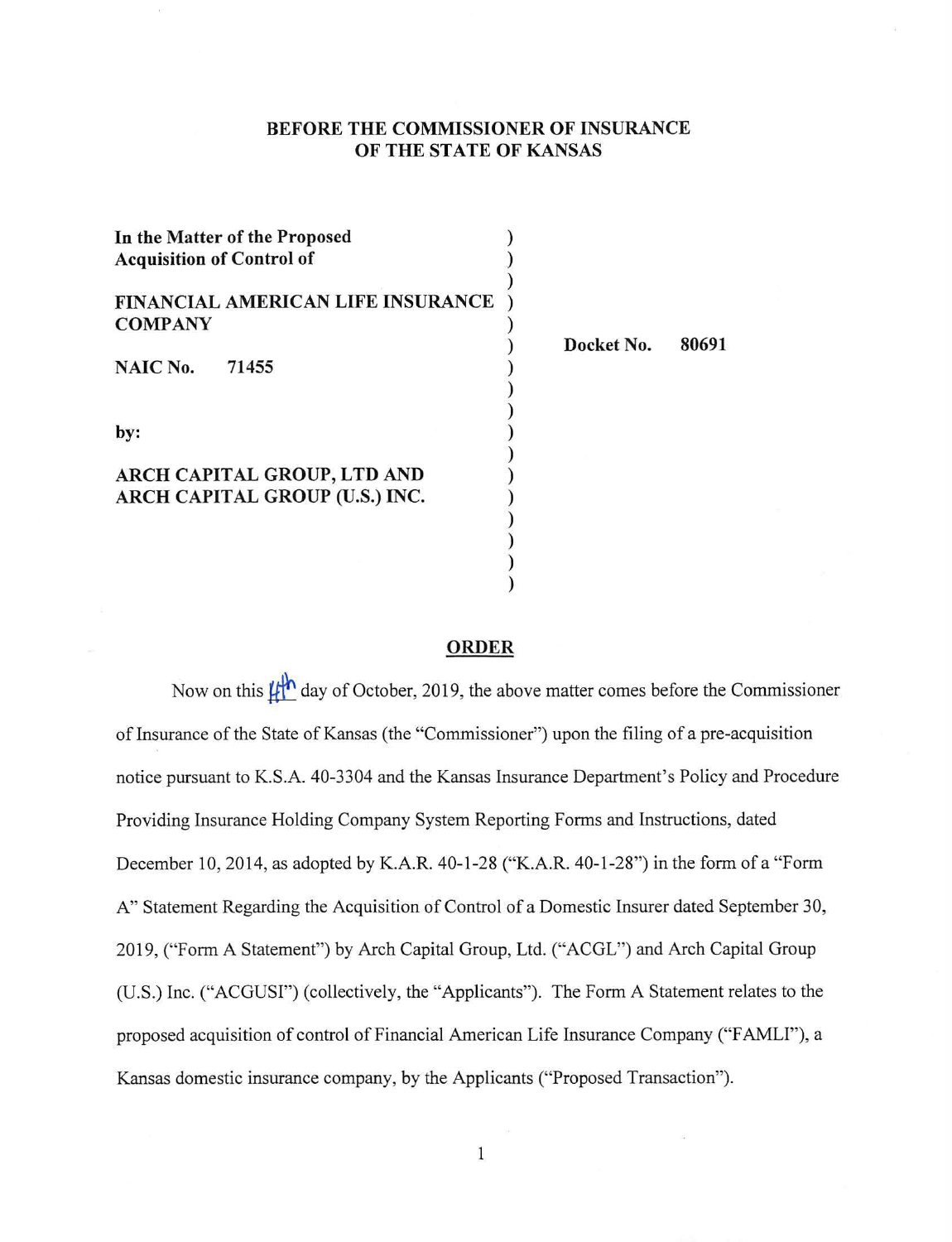Pursuant to the authority granted to the Commissioner by K.S.A. 40-3301 and 40- 3304(d)(l) and in accordance with the Kansas Administrative Procedures Act, K.S.A. 77-501, *et. seq.,* the Commissioner hereby asserts the following declarations of public interest and policy, findings of fact, conclusions of law, and orders the following:

### **DECLARATION OF PUBLIC INTEREST AND POLICY**

The following statements of fact and conclusions of law are made with the intent to promote the policies and objectives enumerated in K.S.A. 40-3301.

## **FINDINGS OF FACT**

The findings of fact and conclusions stated herein are based upon the statements made by the Applicants in the Form A Statement and accompanying documents made under oath and filed with the Kansas Insurance Department (the "Department") by the Applicants pursuant to K.S.A. 40-3304(b) and K.A.R. 40-1-28.

### 1. **Background Information**

- a. The purpose of the filing of the Form A Statement is to seek authority from the Commissioner for the proposed acquisition of control of FAMLI by the Applicants. The terms and conditions of the proposed acquisition are more fully set forth in the Form A Statement filed by the Applicants with the Commissioner pursuant to the Kansas Insurance Holding Company Act, K.S.A. 40-3301, *et seq.*
- b. Representatives of the Financial Surveillance and Legal Divisions of the Department reviewed significant documents, and the Commissioner has had the benefit of her staff's technical expertise and advice. Additionally, the Commissioner retained experts not otherwise a part of the staff of the Department as she found reasonably necessary to assist in reviewing the proposed transaction,

2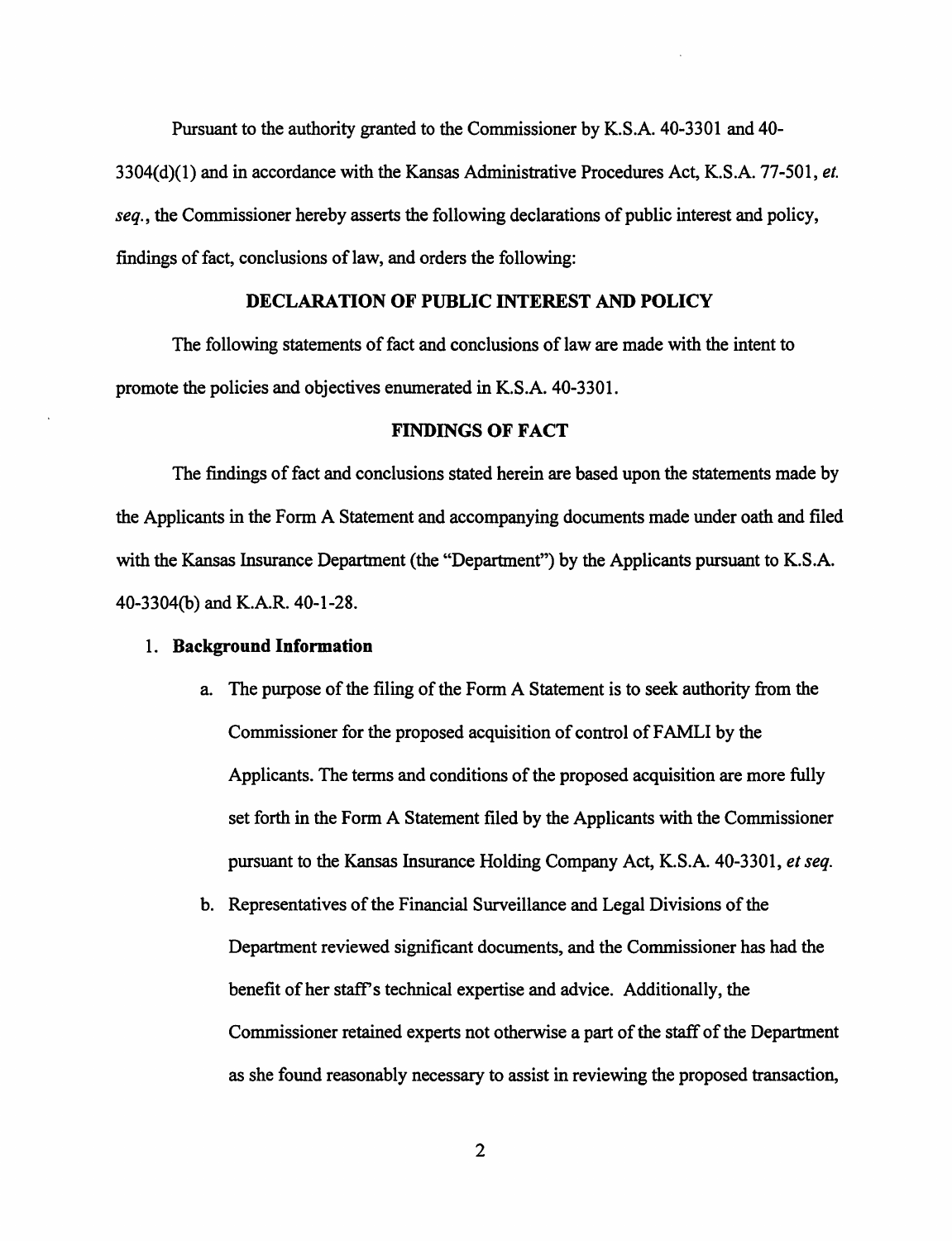pursuant to K.S.A. 40-3304(d)(5). The Department maintained close oversight of any experts retained.

- c. In the Form A Statement, which the Applicants filed with the Department and the Department received electronically on September 30, 2019, the Applicants request approval of the acquisition of control of FAMLI.
- d. The Applicants submitted various exhibits to the Form A Statement, including, without limitation, the Stock Purchase Agreement dated March 15, 2019, Form 10-Ks, organizational charts, and NAIC biographical affidavits.
- e. FAMLI is domiciled in Kansas, with its statutory home office address in Overland Park, Kansas. FAMLI is a wholly-owned subsidiary of Financial American Holdings Corporation ("FAHC"), a Delaware corporation and an indirect whollyowned subsidiary of the GGC Opportunity Fund Management GP, Ltd., a limited company domiciled in the Cayman Islands. David C. Dominik is the current ultimate controlling person of FAMLI.
- f. The Applicants are ACGUSI and ACGL. ACGUSI is a Delaware corporation indirectly owned and controlled by ACGL through the following wholly-owned subsidiaries: Arch Reinsurance Ltd., Arch Financial Holdings Europe I Ltd., Arch Financial Holdings Europe II Ltd., and Arch Reinsurance Europe Underwriting Designated Activity Company. ACGL is a public limited liability company on the NASDAQ organized under the laws of Bermuda, and it serves as a holding company for various subsidiaries. The subsidiaries focus on writing specialty lines of insurance and reinsurance.

## 2. **Structure of the Proposed Transaction**

3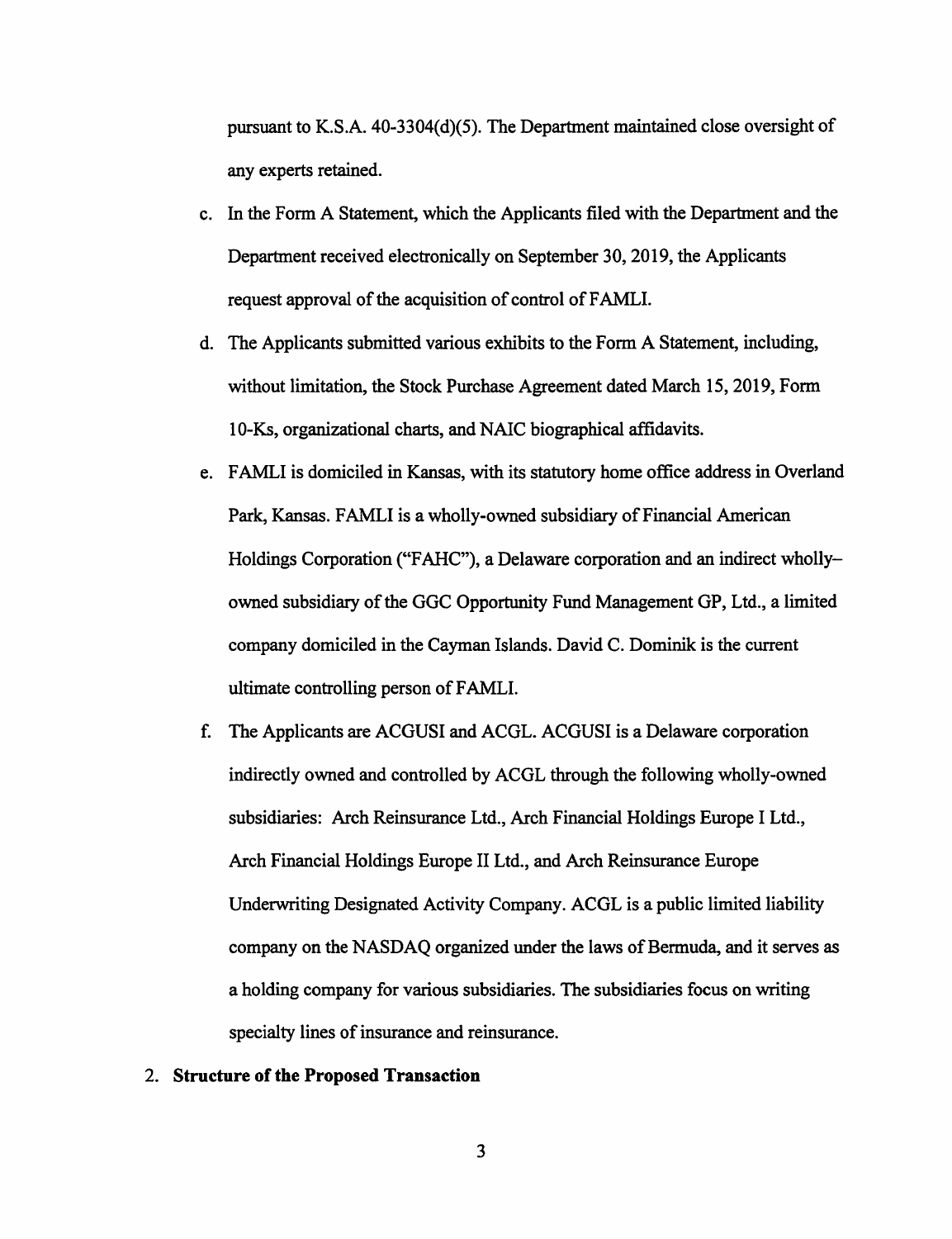- a. According to the Form A Statement and exhibits, the Applicants propose to acquire control ofFAMLI via a Stock Purchase Agreement ("Agreement") dated March 15, 2019, entered into by FAHC and ACGUSI. Under the Agreement, ACGUSI will purchase 100% of the outstanding shares of common stock of FAMLI from FAHC. Currently, the outstanding common stock of FAMLI consists of  $2,530,000$  shares with a par value of \$0.40 per share, all of which are owned by FAHC ("Shares").
- b. After the proposed acquisition is complete, ACGL will be the ultimate controlling person of FAMLI.

### 3. **Consideration for the Agreement**

- a. Under the terms of the Agreement, the purchase price for the Shares is comprised of the following, subject to a maximum purchase price of \$5,000,000:
	- i. An amount equal to FAMLI's capital and surplus, as determined on a statutory basis as of the last day of the calendar month immediately preceding the date of the closing;
	- ii. \$80,000 for each Certificate of Authority ("COA") that is not subject to suspension or other restriction as of the date of closing ("License Impediment"); and
	- iii. \$60,000 for each COA that is subject to a License Impediment that is removed within the 12 month period following the closing.
- b. To ensure that cash is set aside to pay the portion of the purchase price, if any, for a COA that is subject to a License Impediment that subsequently is removed, ACGUSI will deposit into escrow funds equal to \$60,000 times the number of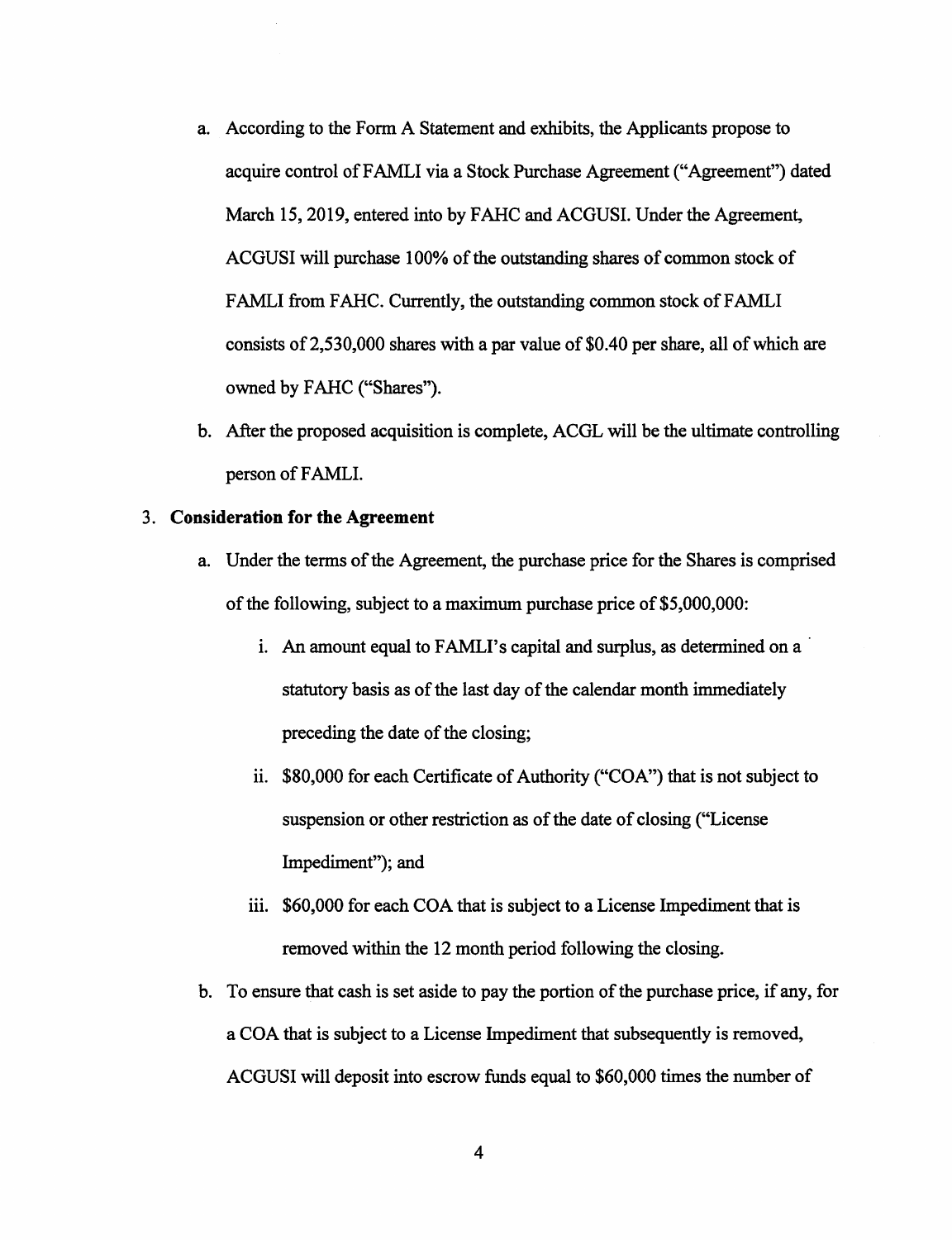COAs that are subject to a License Impediment. Escrowed funds will be paid based on whether the License Impediments are cured within the 12-month period following the closing.

- c. Finally, the Agreement provides that FAHC will indemnify ACGSUI and FAMLI for specified items and breaches of specific obligations described in the Agreement. To ensure that cash is set aside to fund FAHC's indemnification obligations, F AHC will deposit into escrow funds 25% of the purchase price for 24 months to secure payment by F AHC of any claimed indemnified losses it owes under the Agreement.
- 4. **Source of the Proposed Transaction Consideration:** ACGUSI anticipates that the purchase price will be paid from readily available cash and is not represented by borrowed funds.

# 5. **Future Plans of Applicants**

- a. In the Form A filing, the Applicants indicated that they do not have any plans or proposals to cause F AMLI to declare an extraordinary dividend, liquidate FAMLI, sell FAMLI's assets, merge FAMLI with any other entity, or make any other material change to FAMLI's business operations, corporate structure, or management.
- b. FAMLI ceased underwriting new insurance policies in 2013 and its existing business consists of in force credit life and disability policies for auto loans. The Applicants plan to continue the orderly runoff of FAMLI's outstanding credit life and disability insurance policies consistent with its current runoff operations.

5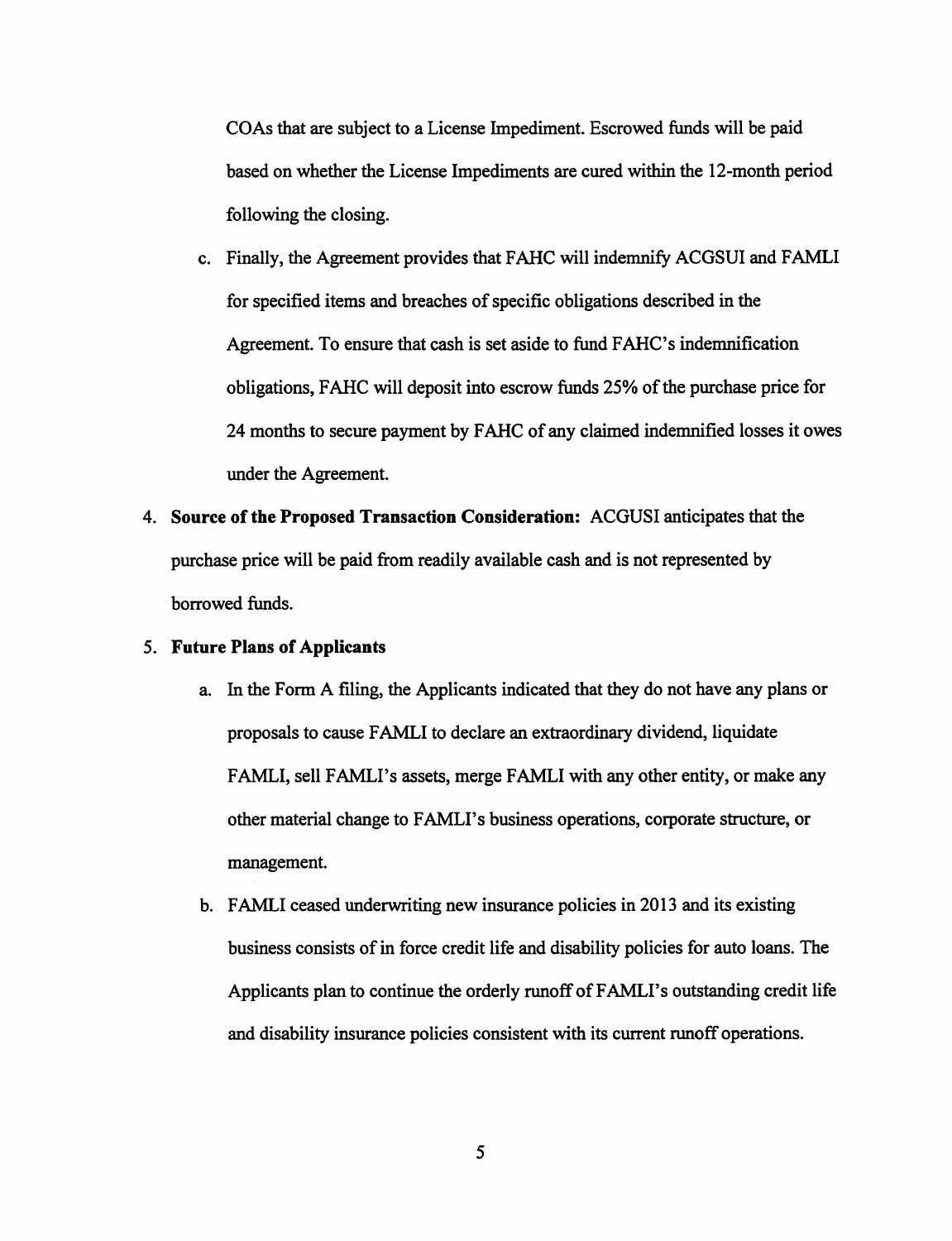- c. Additionally, the Applicants expect to cause F AMLI to seek to eliminate current restrictions on FAMLI's certificates of authority and file expansion applications for certificates of authority in states where F AMLI is not currently licensed so that FAMLI will be able to write new life, health, and disability insurance business throughout the United States.
- 6. The Applicants identified the anticipated board of director members and executive officers for F AMLI following completion of the proposed transaction and provided the necessary biographical affidavits and background investigation reports for each individual.

## **APPLICABLE LAW**

7. K.S.A. 40-3304(a)(l) provides:

''No person other than the issuer shall make a tender offer for or a request or invitation for tenders of, or enter into any agreement to exchange securities or, seek to acquire, or acquire, in the open market or otherwise, any voting security of a domestic insurer if, after the consummation thereof, such person would, directly or indirectly, or by conversion or by exercise of any right to acquire, be in control of such insurer, and no person shall enter into an agreement to merge with or otherwise to acquire control of a domestic insurer or any person controlling a domestic insurer unless, at the time any such offer, request, or invitation is made or any such agreement is entered into, or prior to the acquisition of such securities if no offer or agreement is involved, such person has filed with the commissioner of insurance and has sent to such insurer, a statement containing the information required by this section and such offer, request, invitation, agreement or acquisition has been approved by the commissioner of insurance in the manner hereinafter prescribed. The requirements of this section shall not apply to the merger or consolidation of those companies subject to the requirements of K.S.A. 40-507 and 40-1216 to 40-1225, inclusive, and amendments thereto."

## **CONCLUSIONS OF LAW**

8. Representatives of the Financial Surveillance and Legal Divisions of the Department

inspected and reviewed the contents of the Form A Statement and exhibits and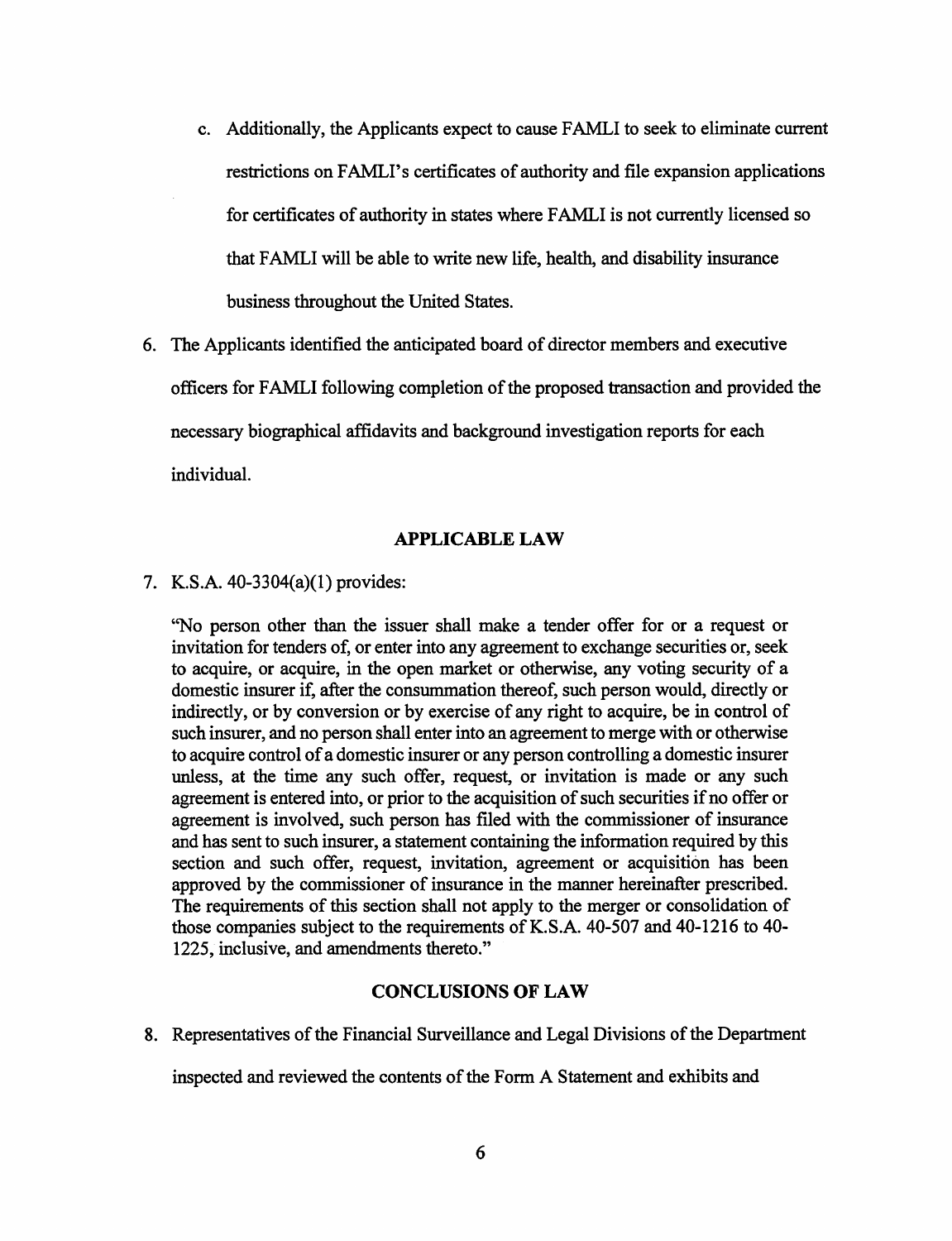determined those filings comply with the provisions of the Kansas Insurance Holding Company Act, K.S.A. 40-3301, *et seq.* and K.A.R. 40-1-28. Additionally, the Department determined that the Applicants provided the information required under Kansas law to enable the Commissioner to render a decision.

- 9. The evidence shows that after the change of control, FAMLI would be able to satisfy all the requirements for the issuance of a license to write the line or lines of insurance for which it is presently licensed.
- 10. The evidence shows that the financial condition of the Applicants does not jeopardize the financial stability of FAMLI or prejudice the interest of its policyholders.
- 11. The evidence shows that the Applicants have no current plans or proposals to liquidate F AMLI, sell its assets or consolidate or merge it with any person, or make any material change in FAMLI's current active business operations, corporate structure, or management.
- 12. The evidence shows that the competence, experience and integrity of those persons who would control the operation of FAMLI are such that it would not be harmful to the interest of policyholders of FAMLI and of the public to permit the acquisition of control by the Applicants.
- 13. The evidence shows that the acquisition of control ofFAMLI by the Applicants is not likely to be hazardous or prejudicial to the insurance-buying public.

## **IT IS THEREFORE ORDERED BY THE COMMISSIONER OF INSURANCE THAT:**

1. The application by the Applicants to acquire control of FAMLI in the manner set forth in the Form A Statement and exhibits is hereby approved pursuant to K.S.A. 40-3304, provided that the acquisition is effected no later than 90 days after this Order.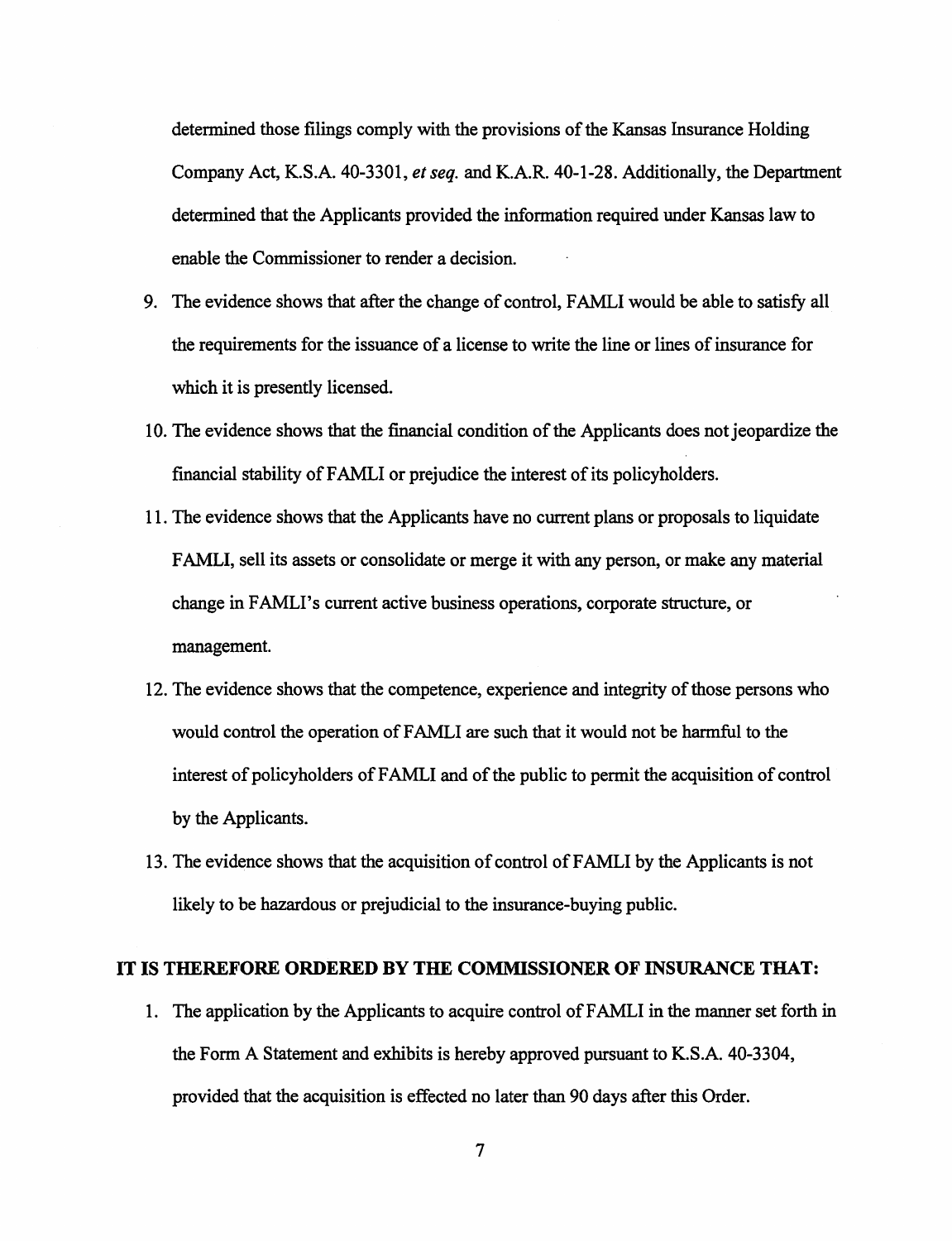2. The Commissioner retains jurisdiction over the subject matter of this proceeding and over the parties for the purpose of entering such further order or orders as may be deemed proper.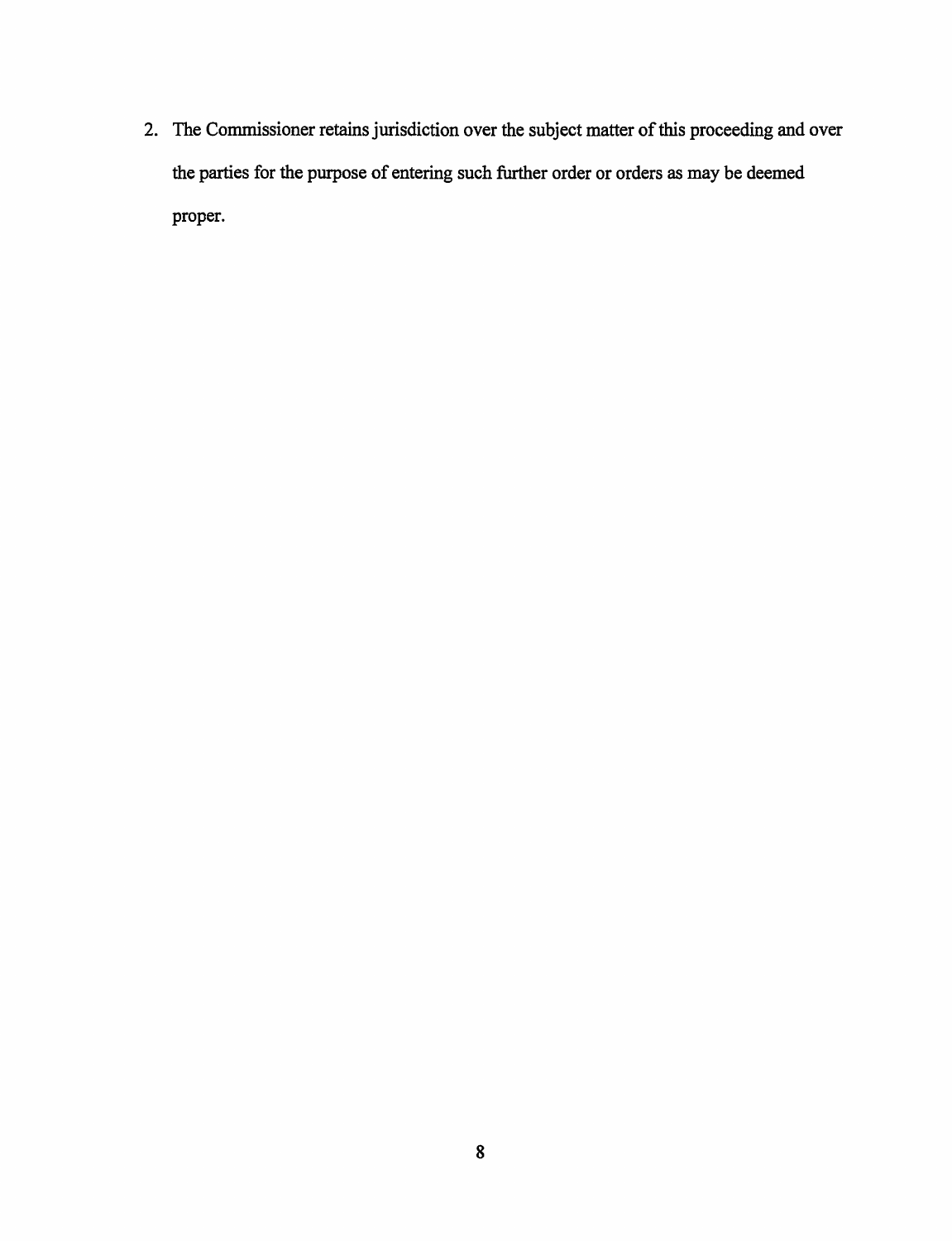## **NOTICE OF RIGHTS**

This Final Order is effective upon service. Pursuant to K.S.A. 77-529, the Applicants may petition the Commissioner for reconsideration of this Final Order within fifteen (15) days after service of the Final Order. A petition for reconsideration must state the specific grounds upon which relief is requested. Additionally, a party to this agency proceeding may seek judicial review of this Final Order by filing a petition in the District Court, pursuant to K.S.A. 77-601, *et seq.* Reconsideration of this Final Order is not a prerequisite for judicial review. A petition for judicial review is not timely unless filed within thirty (30) days following the service of this Final Order, unless the Applicants petition the Commissioner for reconsideration, in which case a petition for judicial review is not timely unless filed within thirty (30) days following service of an order rendered upon reconsideration, or an order denying the request for reconsideration. In the event the Applicants file a petition for judicial review, the agency officer to be served on behalf of the Department is:

> Justin McFarland, General Counsel Kansas Insurance Department 420 S.W. 9<sup>th</sup> Street Topeka, Kansas 66612

IT IS SO ORDERED THIS  $H^{\#}$ DAY OF OCTOBER, 2019, IN THE CITY OF TOPEKA, COUNTY OF SHAWNEE, STATE OF KANSAS.

schmidt

Vicki Schmidt Commissioner of Insurance

By:

ommissioner of Insurance<br>y:<br>aige Blevins<br>taff Attorney

Paige Blevins Staff Attorney